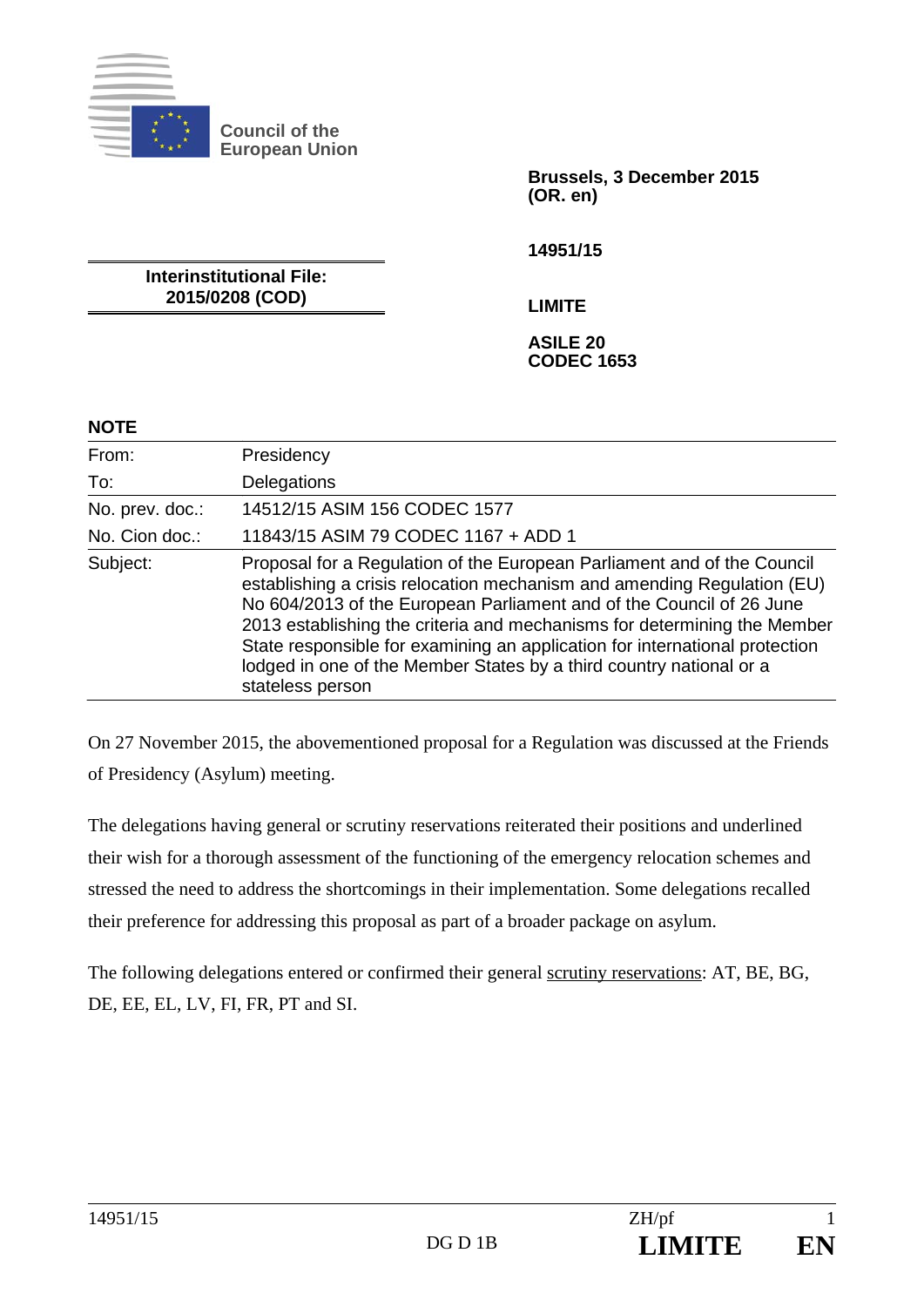CZ, ES, HU, LT, PL and SK have general reservations on the substance of the proposal; HU has also a parliamentary scrutiny reservation.

Delegations' comments made at the meeting and received in writing after the meeting appear in the footnotes in the Annex and the new drafting suggestions are in bold and strikethrough.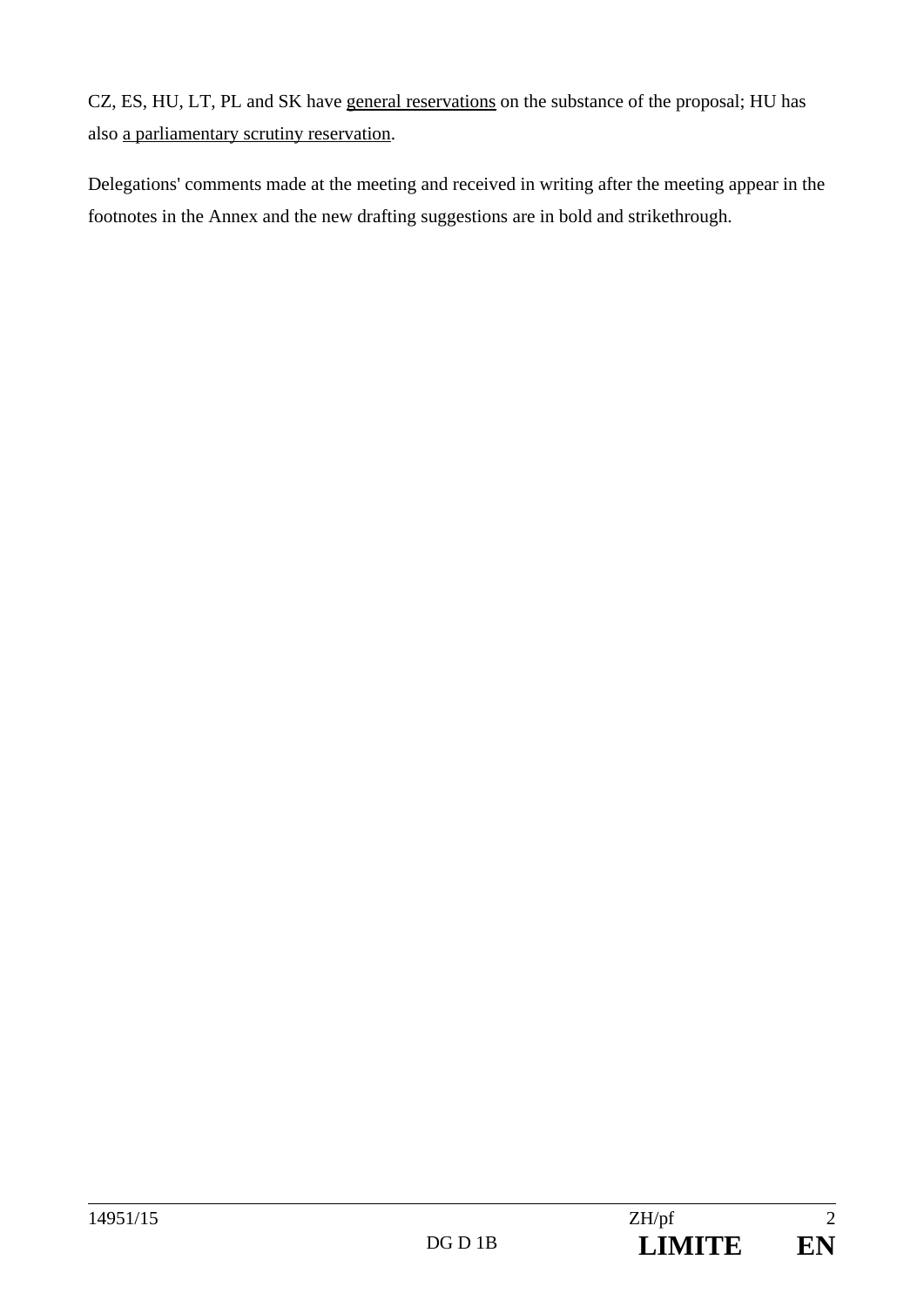## **Proposal for a**

## **REGULATION OF THE EUROPEAN PARLIAMENT AND OF THE COUNCIL**

**establishing a crisis relocation mechanism and amending Regulation (EU) No 604/2013 of the European Parliament and of the Council of 26 June 2013 establishing the criteria and mechanisms for determining the Member State responsible for examining an application for international protection lodged in one of the Member States by a third country national or a stateless person** 

## **THE EUROPEAN PARLIAMENT AND THE COUNCIL OF THE EUROPEAN UNION,**

Having regard to the Treaty on the Functioning of the European Union, and in particular Articles  $78(2)(e)^1$  thereof,

Having regard to the proposal from the European Commission,

After transmission of the draft legislative act to the national Parliaments,

Having regard to the opinion of the Economic and Social Committee,

Having regard to the opinion of the Committee of the Regions,

Acting in accordance with the ordinary legislative procedure,

 **1 FI** and **CZ** questioned the choice of the legal basis. **COM** explained that the proposal represents a derogation from the criteria and mechanisms for determining which Member State is responsible for considering an application for asylum, as defined in the Chapter III of the Dublin Regulation, referred to in Article 78(2)(e) TFEU. **CLS** confirmed that the legal basis for the proposed framework, which is intended to be used in any future crisis situation, is to be found in §2 of Article 78 TFEU, and not in its §3, which is intended for "emergency situations".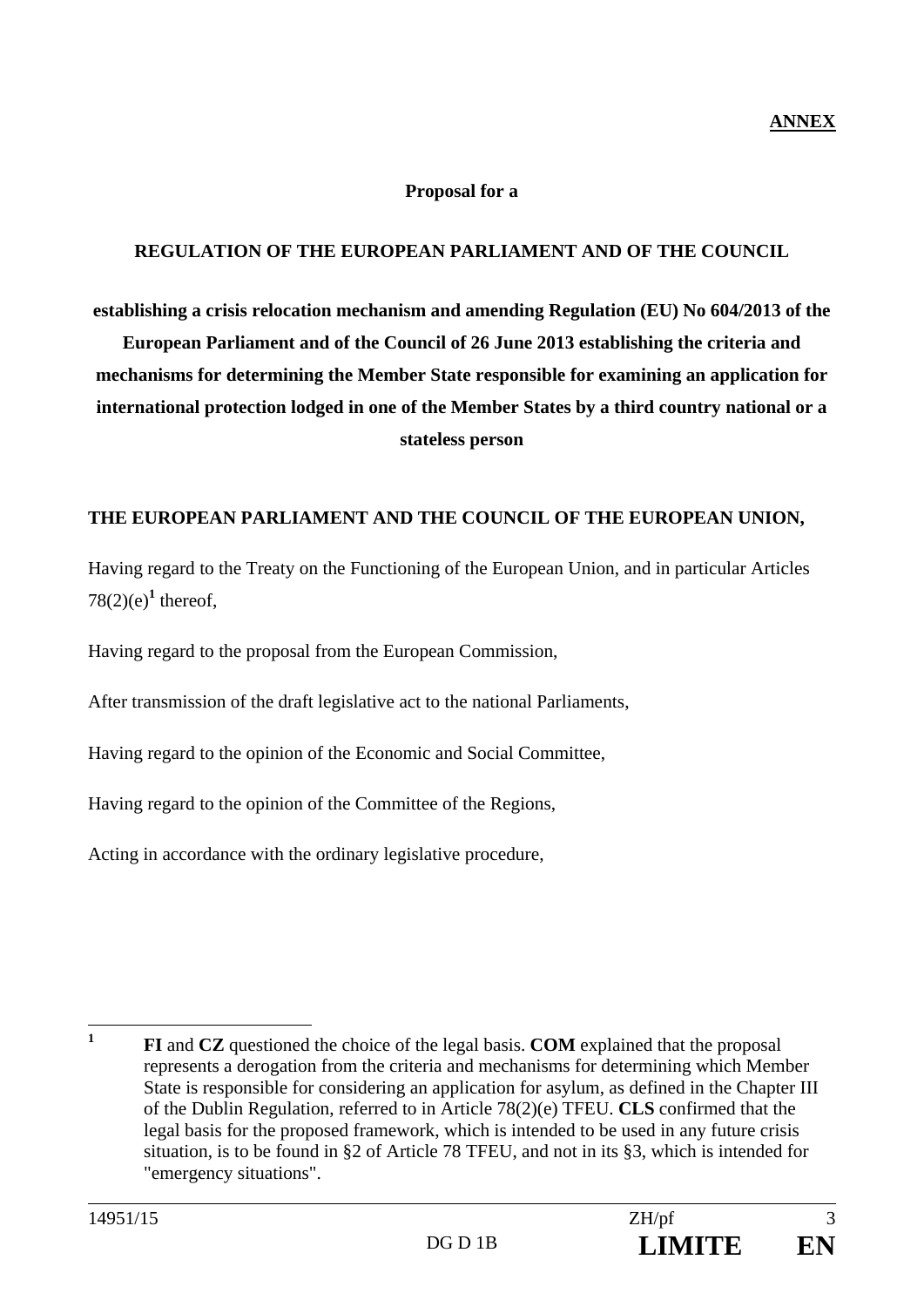#### Whereas:

- (1) Regulation (EU) No 604/2013 of the European Parliament and of the Council establishes mechanisms for determining the Member State responsible for examining an application for international protection lodged in one of the Member States by a third country national or a stateless person, based on objective criteria set in its Chapter III**.**
- (2) In accordance with Article 80 of the Treaty, the policies of the Union in the area of border checks, asylum and immigration and their implementation should be governed by the principles of solidarity and fair sharing of responsibility between Member States and Union acts adopted in this area must contain appropriate measures to give effect to this principle.
- (3) Situations of extreme pressure being placed on a Member State's asylum system may jeopardize the application of Regulation (EU) No 604/2013. While this Regulation provides for a process for early warning, preparedness and management of asylum crisis, it does not enable in such situations to derogate from the set responsibility criteria. In order to promote a balance of efforts between Member States in dealing with these crisis situations and to ensure a swift access to the procedures for granting international protection, a crisis mechanism for the relocation of applicants in clear need of international protection should therefore be put in place. The application of relocation measures in respect of a particular Member State should be without prejudice to the possibility to apply in parallel Article 33(3) of this Regulation to the same Member States. Article 33(3) of this Regulation is not a precondition for the application of relocation measures.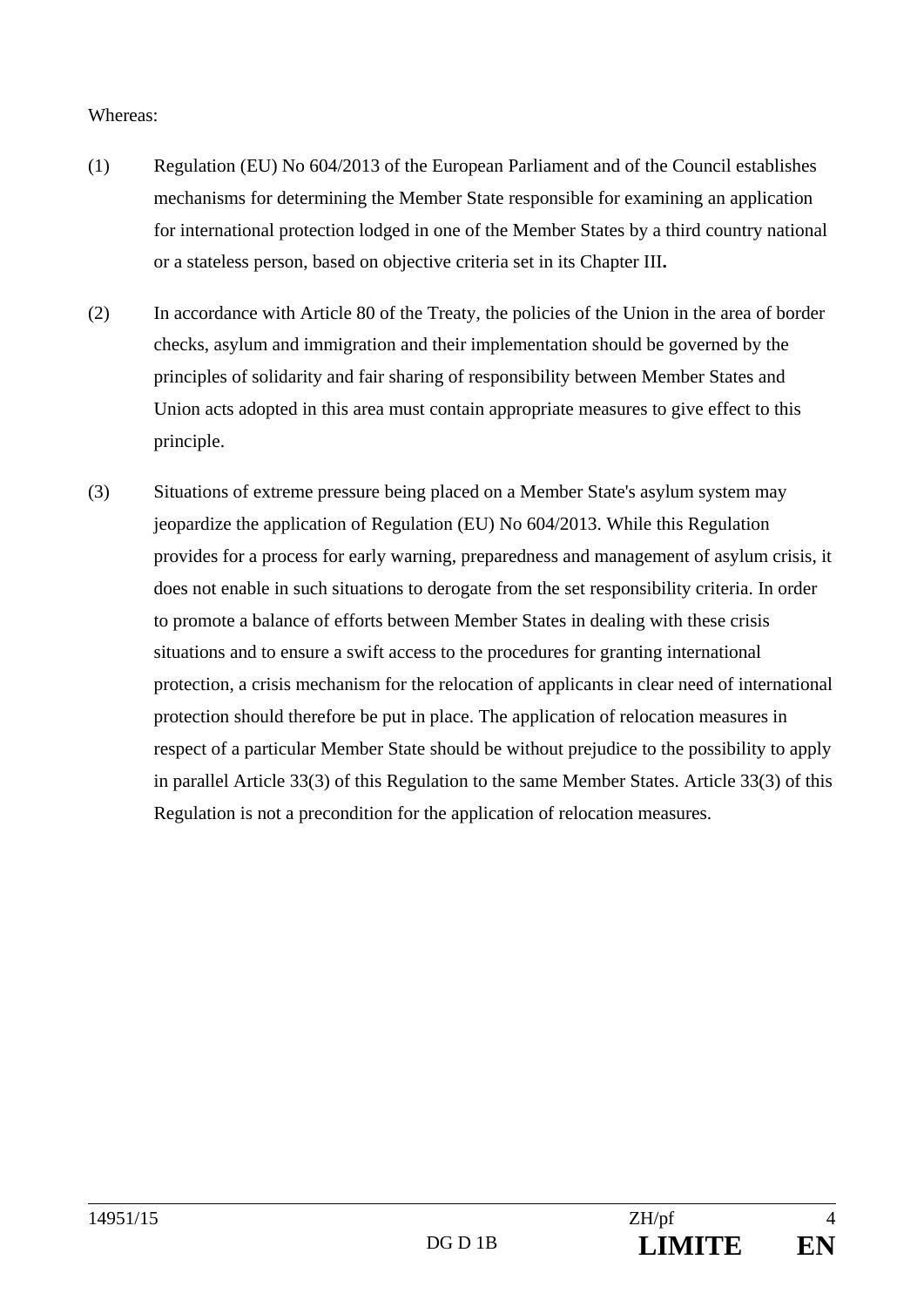- (4) The application of relocation measures in respect of a particular Member State should be without prejudice to the possibility for the Council to adopt provisional measures on a proposal from the Commission pursuant to Article 78(3) in the event of an emergency situation in a Member State characterised by a sudden inflow of nationals of third country nationals.**<sup>2</sup>**
- (5) The crisis relocation mechanism should be seen in the context of a wider set of measures that Member States may need to take to ensure effective migration policies, including in the area of first<sup>3</sup> reception and return of third country nationals not having the right to remain on the territory of the Member States in accordance with provisions of Directive 2008/115/EC ('hotspots')**<sup>4</sup>** .

# (6) A comprehensive evaluation of the Dublin Regulation is currently being conducted by the Commission that could lead to a wider revision of the Dublin system.

(7) A clear and workable relocation system is envisaged based on a threshold of the average rate at Union level of decisions granting international protection in the procedures at first instance as defined by Eurostat out of the total number at Union level of decisions on asylum applications for international protection taken at first instance, based on the latest available statistics. On the one hand, this threshold would have to ensure, to the maximum extent possible, that all applicants in clear need of international protection would be in a position to fully and swiftly enjoy their protection rights in the Member State of relocation. On the other hand, it would prevent, to the maximum extent possible, applicants who are likely to receive a negative decision to their application from being relocated to another Member State and therefore prolong unduly their stay in the Union. A threshold of 75%, based on the latest available updated Eurostat quarterly data for first instance decisions, should be used.

 **2 NL** questioned the possibility for the COM to come up with further proposals in application of Article 78(3) TFEU and considered that the current proposal should cover all possible future situations. **COM** explained that Article 78(3) can still be used in case criteria for using the current proposal are not met.

**<sup>3</sup> EL** suggested replacing "first" by "initial"

**<sup>4</sup> EL** and **IT** suggested deleting the word 'hotspots'.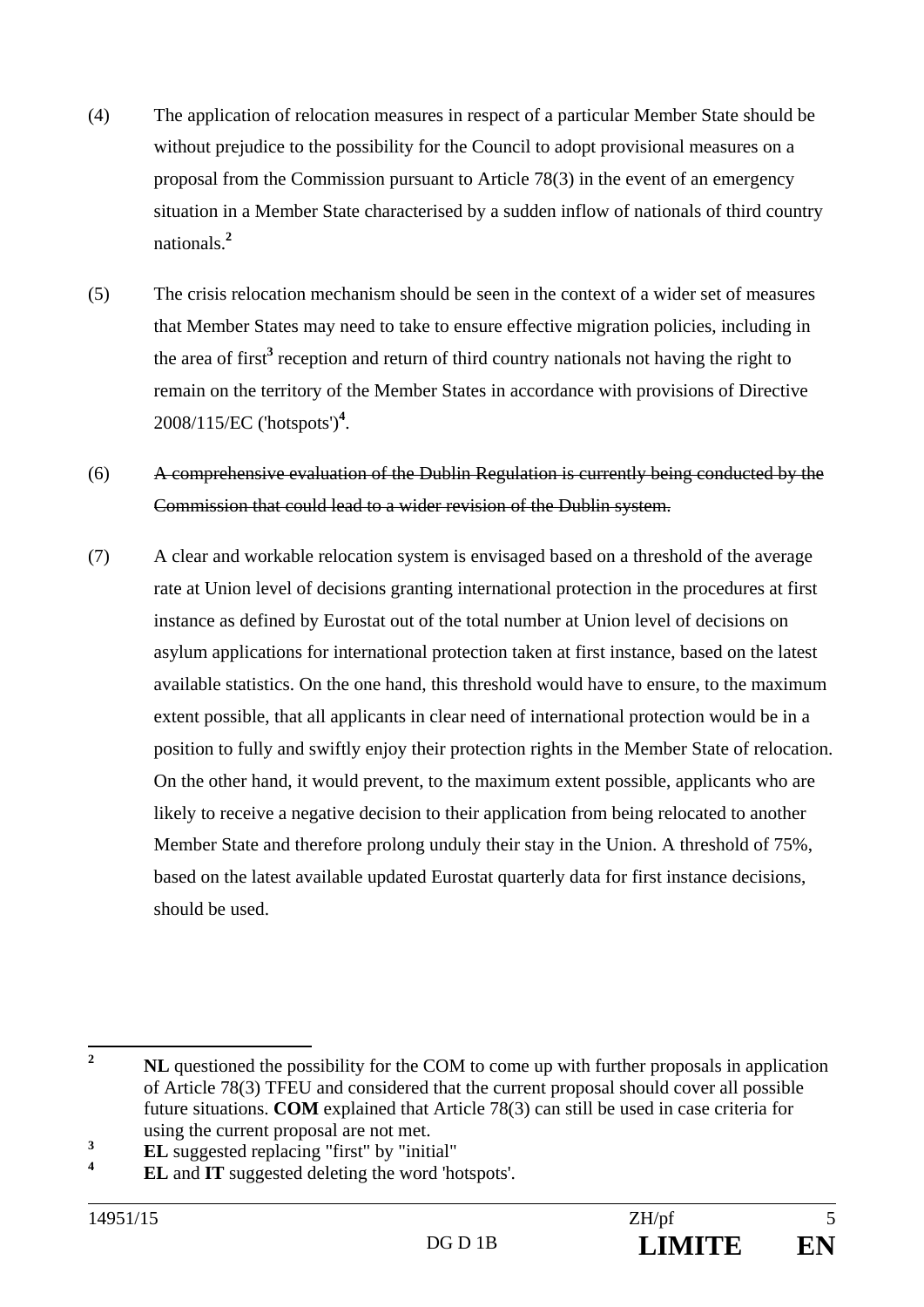- (8) Relocation of applicants in clear need of international protection should take place on the basis of the formula for a distribution key set out in Annex III. The proposed distribution key should be based on a) the size of the population (40 % weighting), b) the total of the GDP (40 % weighting), c) the average number of asylum applications per one million inhabitants over the period 2010-2014 (10 % weighting, with a 30% cap of the population and GDP effect on the key, to avoid disproportionate effects of that criterion on the overall distribution) and d) the unemployment rate (10 % weighting, with a 30% cap of the population and GDP effect on the key, to avoid disproportionate effects of that criterion on the overall distribution).
- (9) Within three months of the entry into force of the delegated act referred to in Article 33a(3), a Member State may, in exceptional circumstances and giving duly justified reasons compatible with the fundamental values of the Union enshrined in Article 2 of the Treaty on European Union, notify the Council, the European Parliament and the Commission that it is unable to take part in the relocation process of up to 30 % of applicants allocated to it in accordance with that delegated act. Such exceptional circumstances include, in particular, a situation characterised by a sudden and massive inflow of nationals of third countries of such a magnitude as to place extreme pressure even**<sup>5</sup>** on a well prepared asylum system otherwise functioning in line with the relevant Union *acquis* on asylum or a risk of sudden and massive inflow of nationals of third countries of such a high probability that it warrants an immediate action. Following an assessment, the Commission should submit proposals to the Council and the European Parliament for a delegated act regarding **an extension for the requesting Member State of the time limit for relocating up to 30 % of the applicants allocated to this Member State by up to 12 months. In case the Member State of relocation becomes itself a beneficiary of the relocation mechanism due to extreme pressure on its asylum system, this Member State should be totally freed of its previous relocation obligations. a temporary suspension of the relocation of up to 30 % of applicants allocated to the Member State concerned. Where justified, the Commission may propose to extend the time limit for relocation of the remaining allocation by up to 12 months beyond the duration of the delegated act.**

 **5 CZ** questioned the use of word "even" and considered that the mechanism should only apply to Member States which are well prepared.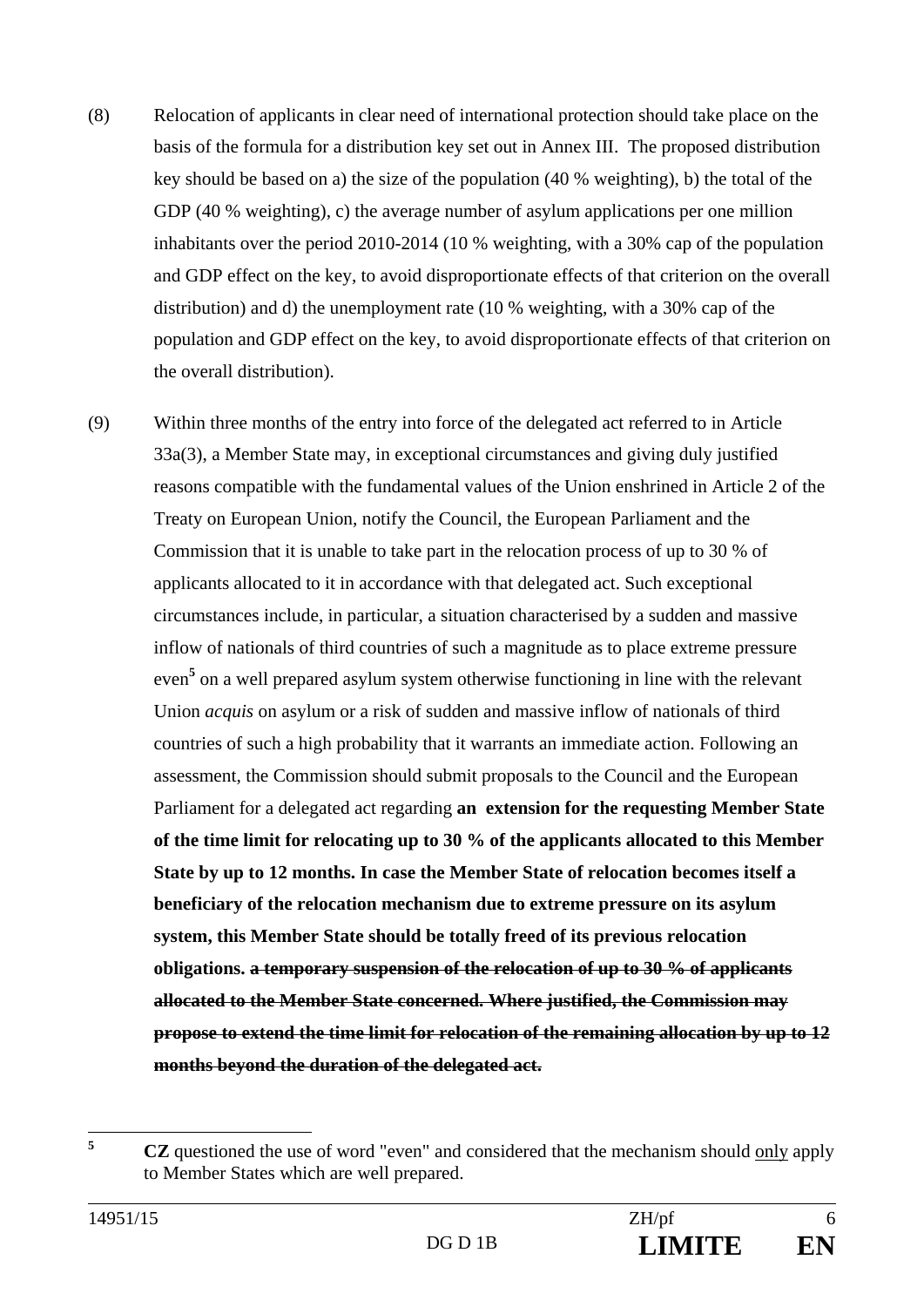- $(10)$   $[...]$
- (11) It is necessary to ensure that a swift relocation procedure is put in place and to accompany the implementation of the relocation procedure by a close administrative cooperation between Member States and operational support provided by EASO.
- (12) National<sup>6</sup> security and public order should be taken into consideration throughout the relocation procedure, until the transfer of the applicant is implemented. In full respect to the fundamental rights of the applicant, including the relevant rules on data protection, where a Member State has reasonable grounds for regarding an applicant as a danger to its national security or public order, it should inform the other Member States thereof**<sup>7</sup>** . **Member States should consult the Schengen Information System, the Visa Information System and their national databases before the transfer of the person.**
- (13) When deciding which applicants in clear need of international protection should be relocated from the Member State benefiting from relocation, priority should be given to vulnerable applicants within the meaning of Article 21 and 22 of Directive 2013/33/EU of the European Parliament and of the Council**<sup>8</sup>** . In this respect, special needs of applicants, including health, should be of primary concern. The best interests of the child should always be a primary consideration.

 **6** DE suggested deleting the word "national".

**<sup>7</sup> EL** sought clarification on how security and public order considerations could be put in practice and suggested replacing the wording "the other Member States thereof" by "sufficiently and in detail the Member State of relocation".

**<sup>8</sup>** Directive 2013/33/EU of the European Parliament and of the Council of 26 June 2013 laying down standards for the reception of applicants for international protection (OJ L 180, 29.6.2013, p. 96).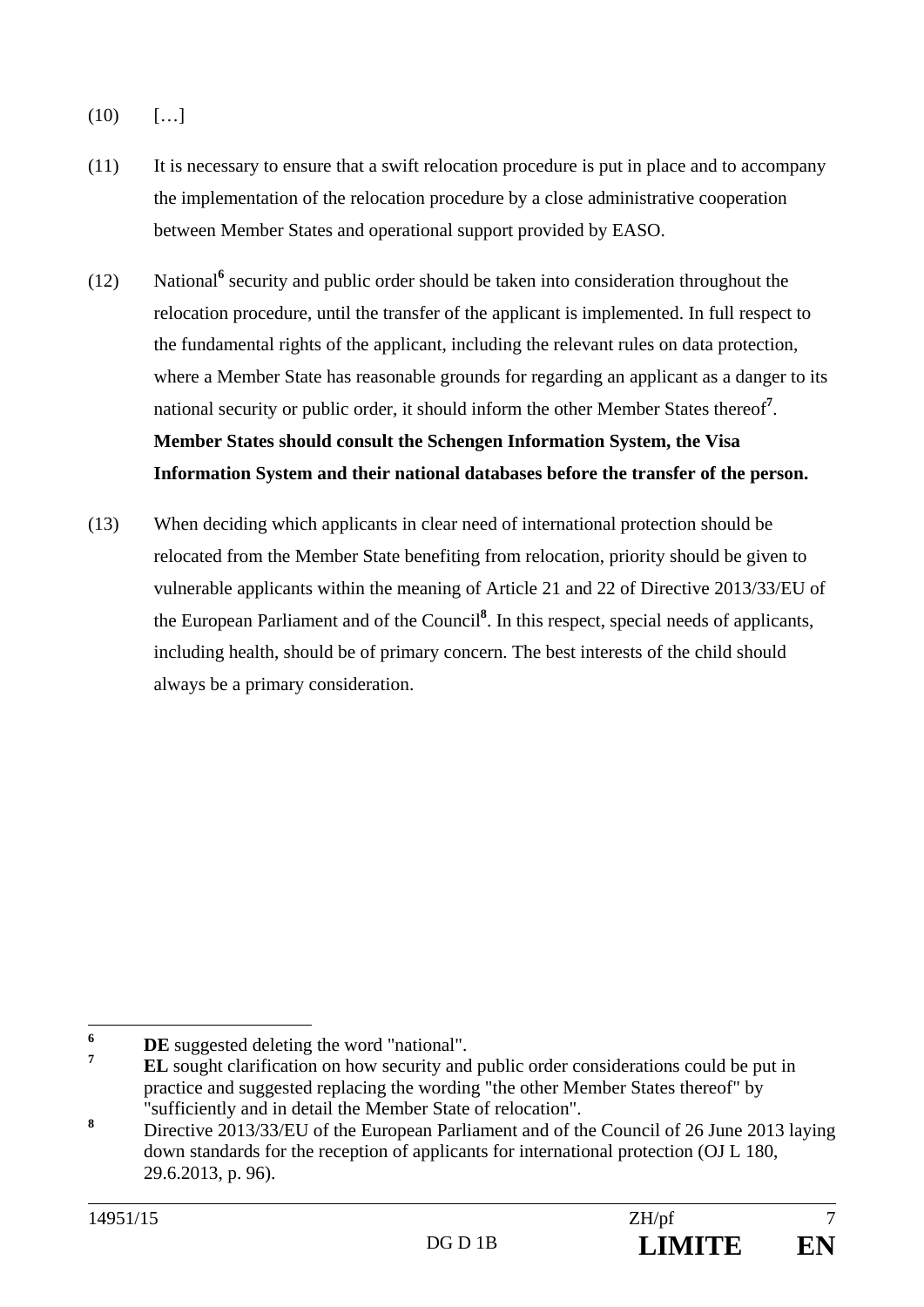- (14) Integration of applicants in clear need of international protection in the host society is the cornerstone of a well-functioning Common European Asylum System. Therefore, in order to decide which specific Member State should be the Member State of relocation, specific account should be given to the specific qualifications and characteristics of the applicants concerned, such as their language skills and other individual indications based on demonstrated family**<sup>9</sup>** , cultural or social ties which could facilitate their integration into the Member State of relocation. In the case of particularly vulnerable applicants, consideration should be given to the capacity of the Member State of relocation to provide adequate support to those applicants and to the necessity of ensuring a fair distribution of those applicants among Member States. With due respect of the principle of non-discrimination, Member States of relocation may indicate their preferences for applicants based on the above information on the basis of which the Member State benefiting from relocation, in consultation with EASO and, where applicable, liaison officers may compile lists of possible applicants identified for relocation to that Member State.**<sup>10</sup>**
- (15) The appointment by Member States of liaison officers in the Member State benefiting from relocation should facilitate the effective implementation of the relocation procedure, including the appropriate identification<sup>11</sup> of the applicants who could be relocated, taking into account in particular their vulnerability and qualifications. As regards both the appointment of liaison officers in the Member State benefiting from relocation and the fulfilment of their tasks, the Member State of relocation and the Member State benefiting from relocation should exchange all relevant information**<sup>12</sup>** and continue cooperating closely throughout the relocation procedure. Close cooperation **among liaison officers**  throughout the relocation procedure should also facilitate collaboration among **the** Dublin Units in the process of matching and the arrangement of transfers.

 **9 EL** underlined that the experience from the first relocations shows that it is very difficult to ascertain the existence of relatives beyond the first degree and considers that this would lead to delays and to the invocation of relatives who do not exist.

**<sup>10</sup> DE, FR** and **IT** suggested deleting the last two sentences of recital 14 relating to Member States' preferences which may lead to discrimination. **CY** raised a scrutiny reservation on this suggestion.

**EL** asked for clarifications regarding the role of Liaison Officers who may compile lists of possible applicants identified for relocation as referred to at the end of the paragraph.

<sup>&</sup>lt;sup>11</sup> **IL** raised concerns over the reference to "appropriate identification of the applicants who could be relocated" and would like to clarify how this could be done by Liaison Officers.

**<sup>12</sup> EL** sought clarification of "all relevant information".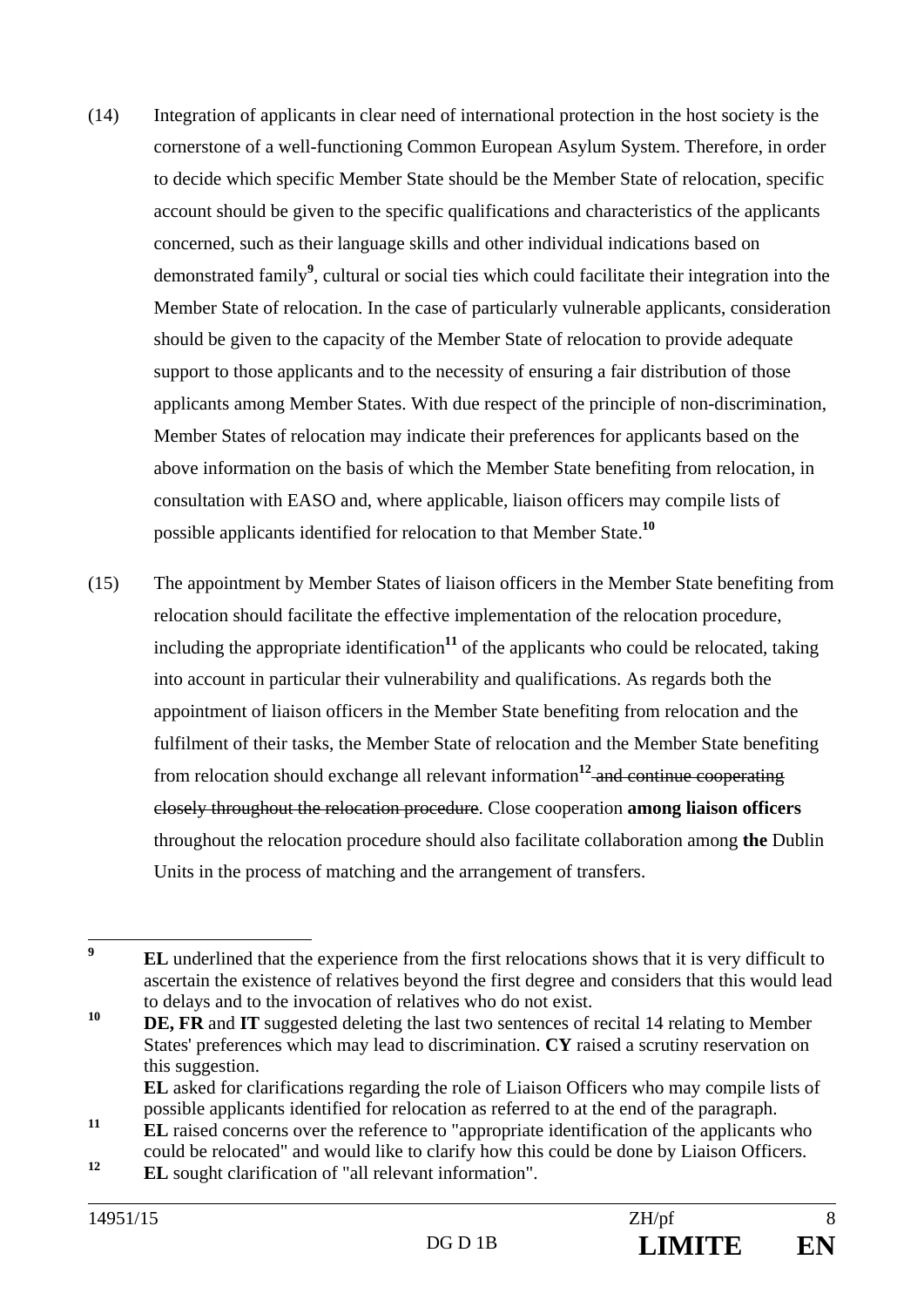(16) Measures should be taken in order to avoid secondary movements of relocated persons from the Member State of relocation to other Member States. In particular, applicants should be informed of the consequences of onward irregular movement within the Member States and of the fact that, if the Member State responsible grants them international protection, in principle, they are only entitled to the rights attached to international protection in that Member State.**<sup>13</sup>**

# **(16a) A comprehensive evaluation of the Dublin Regulation is currently being conducted by the Commission.**

(17) In order to avoid secondary movements of beneficiaries of international protection, Member States should also inform the beneficiaries about the conditions under which they may legally enter and stay in another Member State and could impose reporting obligations. In addition, in order to ensure that beneficiaries of international protection who entered the territory of another Member State than the Member State of relocation without fulfilling the conditions of stay in that other Member State are taken back by the Member State of relocation, it is necessary to encompass beneficiaries of international protection who have been relocated in the scope of this Regulation.

 $13$ **<sup>13</sup> EL** raised concerns regarding the last phrase, and in particular the wording starting at "and of the fact that …". This is a major disincentive for relocation candidates. A derogation from the Long Term Residents Directive should be examined, to the effect that establishment in another Member State can take place in less than 5 years.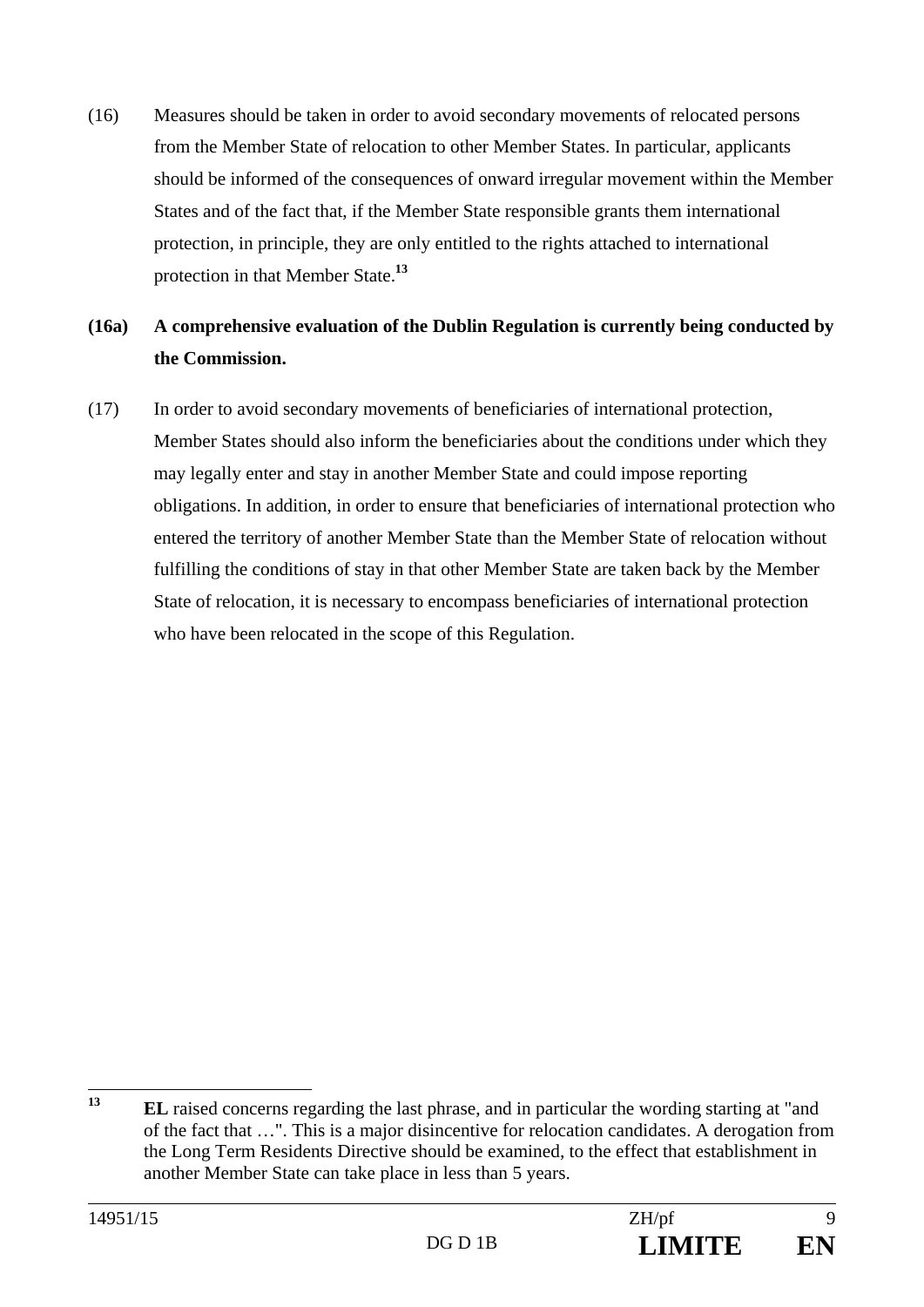- (18) Additionally, in line with the objectives set out in Directive 2013/33/EU, the harmonisation of reception conditions amongst Member States should help to limit secondary movements of applicants for international protection influenced by the variety of conditions for their reception.**<sup>14</sup>** With a view to reaching the same objective, Member States should consider imposing reporting obligations and providing applicants for international protection with material reception conditions that include housing, food and clothing only in kind as well as, where appropriate ensuring that applicants are directly transferred to the Member State of relocation. Likewise, during the period of the examination of applications for international protection, as provided in the asylum and Schengen acquis, except for serious humanitarian reasons, Member States should neither provide applicants with national travel documents, nor give them other incentives, such as financial ones, which could facilitate their irregular movements to other Member States. In case of irregular movements to other Member States, applicants should be sent back to the Member State of relocation.**<sup>15</sup>**
- (19) In order to promptly handle crisis situations resulting from the extreme migratory pressure on the asylum system of specific Member States, the power to adopt acts in accordance with Article 290 TFEU should be delegated to the Commission also in respect of establishing the application of relocation measures in respect of a particular Member State as well on the suspension of the application of such measures.
- (20) In exercising its powers to adopt delegated acts, the Commission shall not exceed the scope of ascertaining the fulfilment of the relocation conditions as well as the other elements provided for under Article 33(a)4 and 33(d)2 of this Regulation. It is of particular importance that the Commission carries out appropriate consultations during its preparatory work, including at expert level. The Commission, when preparing and drawing up delegated acts, should ensure a simultaneous, timely and appropriate transmission of relevant documents to the European Parliament and to the Council.

<sup>14</sup> **<sup>14</sup> CZ** and **FR** raised doubts on the wording of the first sentence and especially the reference to harmonisation of reception conditions.

<sup>&</sup>lt;sup>15</sup> **DE** suggested replacing the wording "applicants should be sent back to the Member State of relocation" by "Chapter VI of this Regulation is applicable".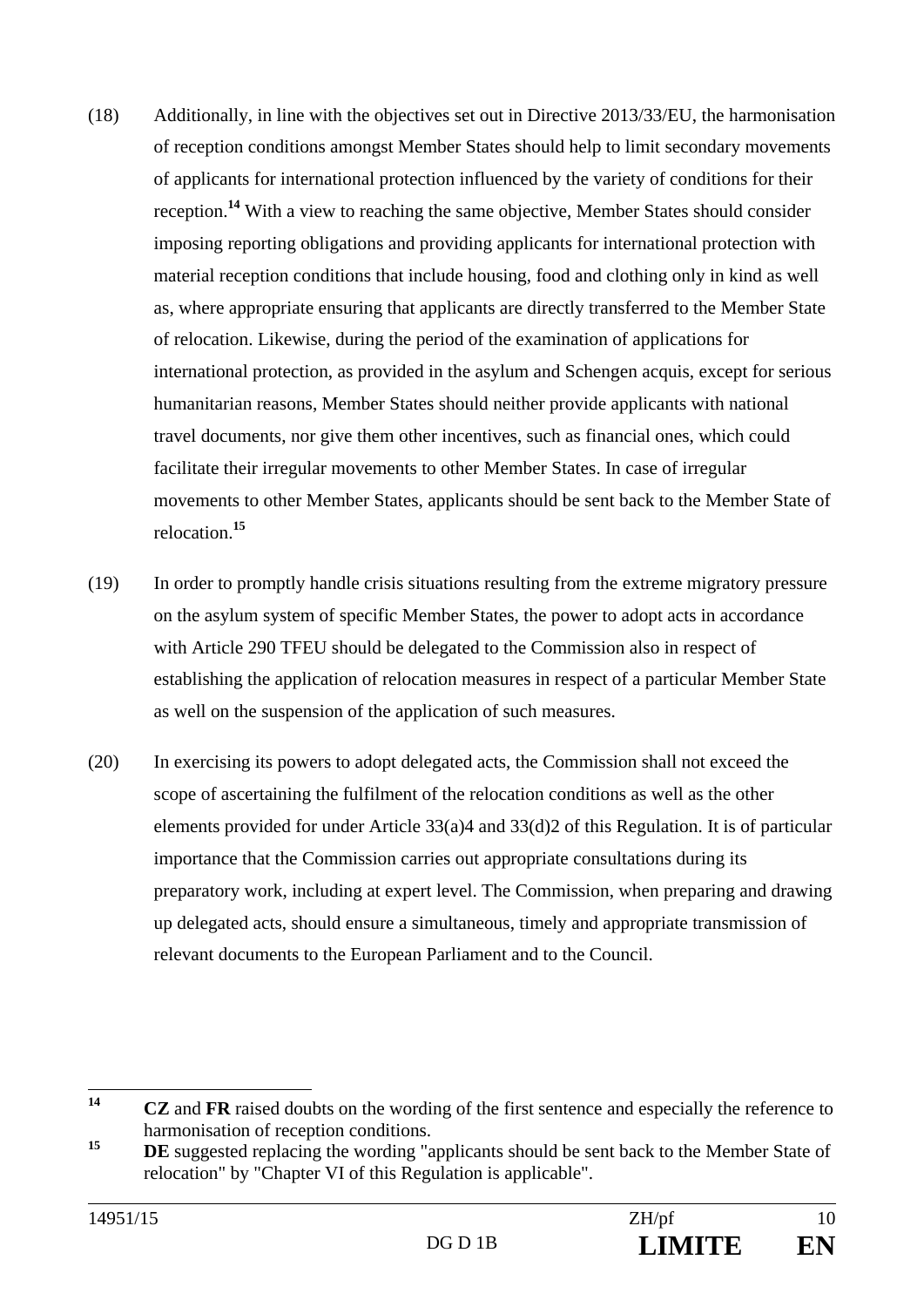*(21) [In accordance with Article 3 of Protocol No 21 on the position of the United Kingdom and Ireland in respect of the area of freedom, security and justice, annexed to the Treaty on European Union and to the Treaty on the Functioning of the European Union, those Member States have notified their wish to take part in the adoption and application of this Regulation]* 

OR

*(22) [In accordance with Articles 1 and 2 of Protocol No 21 on the position of the United Kingdom and Ireland in respect of the area of freedom, security and justice, annexed to the Treaty on European Union and to the Treaty on the Functioning of the European Union, and without prejudice to Article 4 of that Protocol, those Member States are not taking part in the adoption of this Regulation and are not bound by it or subject to its application.]* 

OR

- *(21) [In accordance with Articles 1 and 2 of Protocol No 21 on the position of the United Kingdom and Ireland in respect of the area of freedom, security and justice, annexed to the Treaty on European Union and to the Treaty on the Functioning of the European Union, and without prejudice to Article 4 of that Protocol, the United Kingdom is not taking part in the adoption of this Regulation and is not bound by it or subject to its application.*
- *(22) In accordance with Article 3 of Protocol No 21 on the position of the United Kingdom and Ireland in respect of the area of freedom, security and justice, annexed to the Treaty on European Union and to the Treaty on the Functioning of the European Union, Ireland has notified (, by letter of ...,) its wish to take part in the adoption and application of this Regulation.]*

OR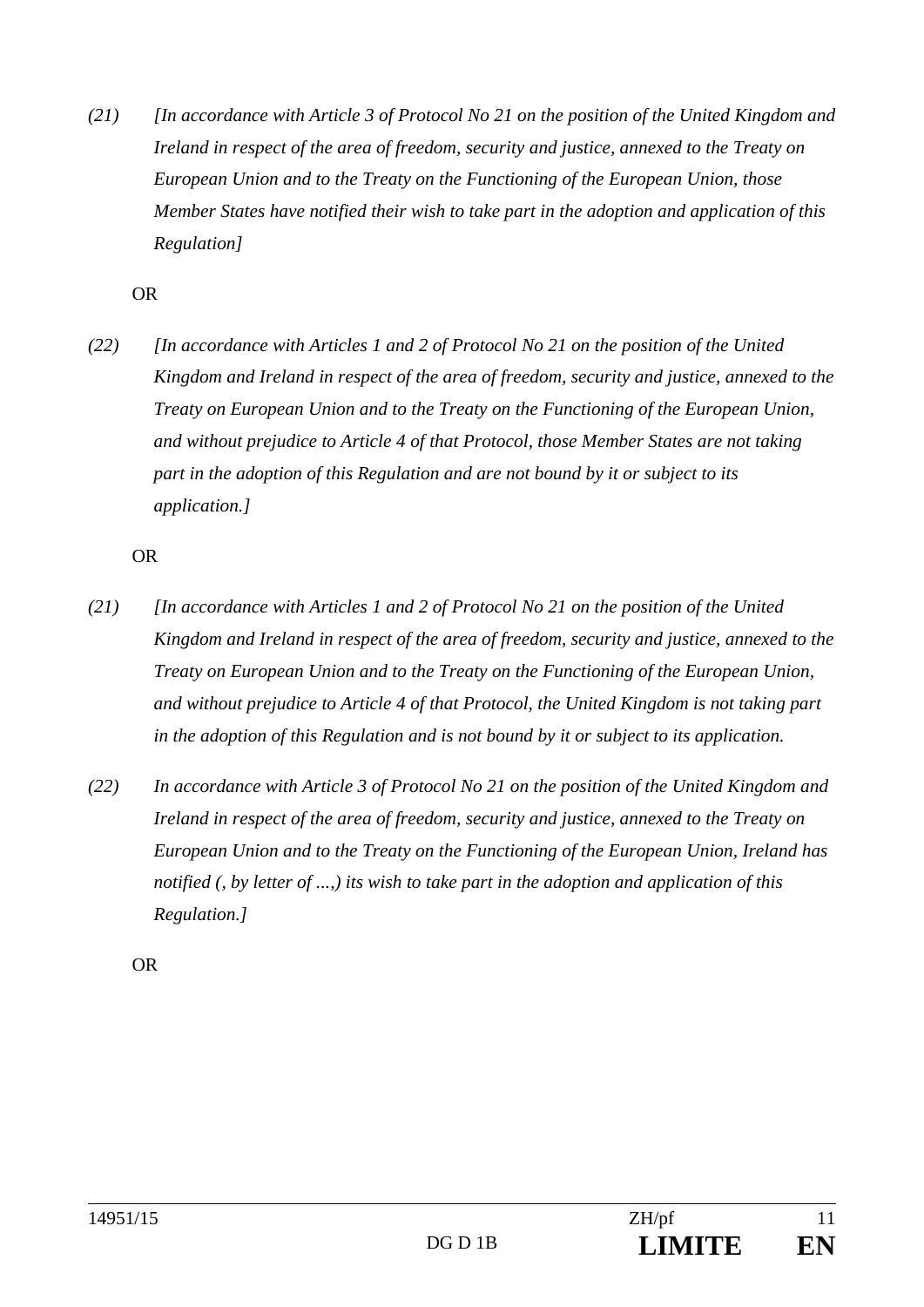- *(21) [In accordance with Article 3 of Protocol No 21 on the position of the United Kingdom and Ireland in respect of the area of freedom, security and justice, annexed to the Treaty on European Union and to the Treaty on the Functioning of the European Union, the United Kingdom has notified (, by letter of ...,) its wish to take part in the adoption and application of this Regulation.*
- *(22) In accordance with Articles 1 and 2 of Protocol No 21 on the position of the United Kingdom and Ireland in respect of the area of freedom, security and justice, annexed to the Treaty on European Union and to the Treaty on the Functioning of the European Union, and without prejudice to Article 4 of that Protocol, Ireland is not taking part in the adoption of this Regulation and is not bound by it or subject to its application.]*
- (22) In accordance with Articles 1 and 2 of Protocol No 22 on the position of Denmark, annexed to the Treaty on European Union and to the Treaty on the Functioning of the European Union, Denmark is not taking part in the adoption of this Regulation and is not bound by it or subject to its application.
- (23) Regulation (EU) No 604/2013 should therefore be amended accordingly,

HAVE ADOPTED THIS REGULATION:

## *Article 1*

Regulation (EU) No 604/2013 is amended as follows:

(1) In Article 2 the following points are added:

"o) 'relocation' means the transfer of an applicant from the territory of the Member State which the criteria laid down in Chapter III of this Regulation indicate as responsible for examining his or her application for international protection ('Member State benefiting from relocation') to the territory of the Member State of relocation;**<sup>16</sup>**

 $16$ **DE** suggested the following definition of 'relocation': 'relocation' means the transfer of an applicant from the territory of the Member State where his biographical data are registered and his fingerprints have been taken and transmitted to the Eurodac- central system either under article 9 or Article 14 of Regulation (EU) No. 03/2013 for the first time,('Member State benefiting from relocation') to the territory of the Member State of relocation;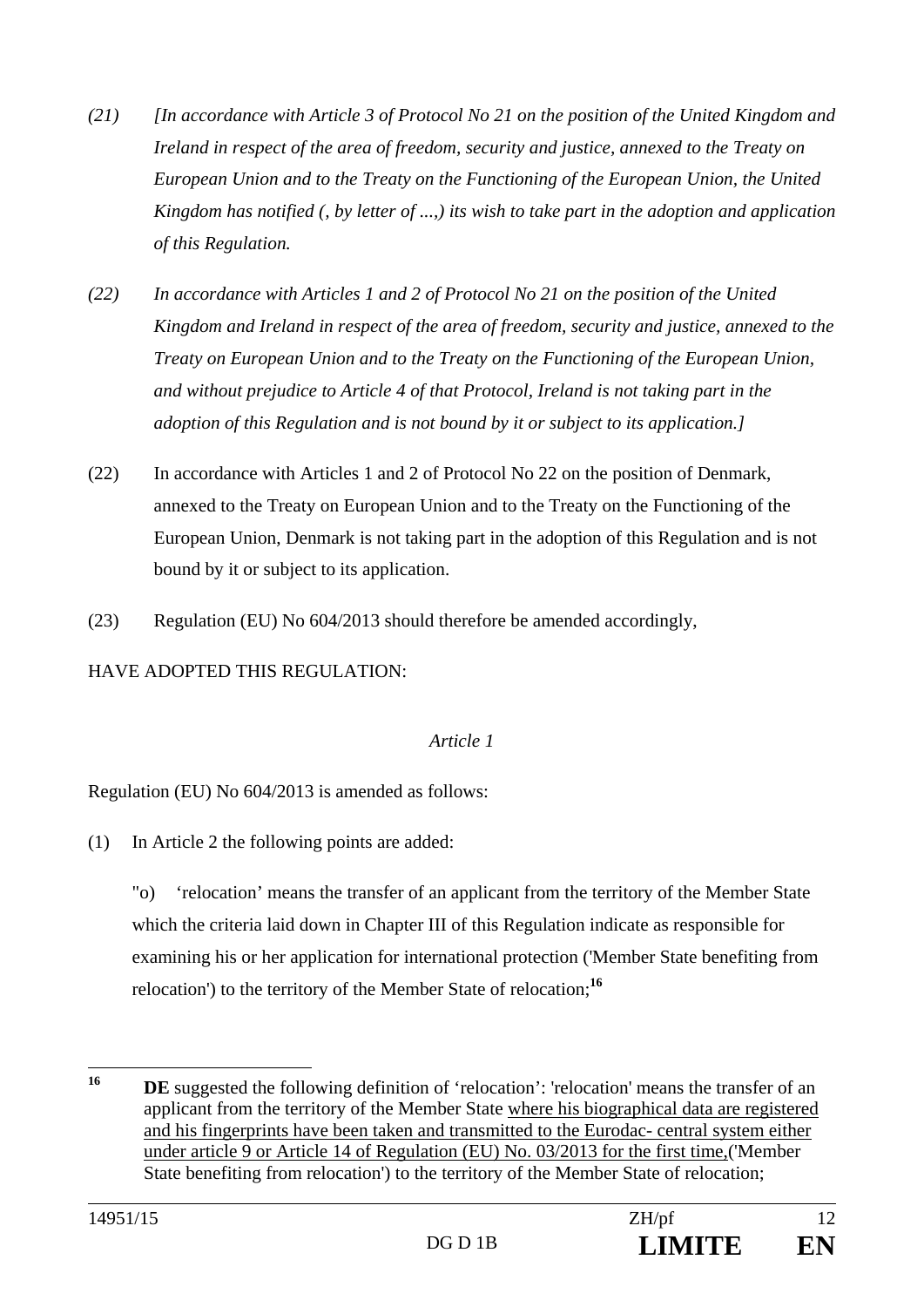p) 'Member State of relocation' means the Member States which becomes responsible for examining the application for international protection pursuant to this Regulation of an applicant following his or her relocation**<sup>17</sup>** to the territory of that Member State."**<sup>18</sup>**

(2) In Article 4(1) the following point is added:

"(g) where applicable, the relocation procedure set out in Section VII of Chapter VI."

(3) In Article 18(1) the following point is added:

"(e) take back, under the conditions laid down in Articles 23, 24, 25 and 29 a beneficiary of international protection, who after having been relocated, made an application in another Member State than the Member State of relocation or who is on the territory of another Member State than the Member State of relocation without a residence document ."**<sup>19</sup>**

<sup>17</sup> <sup>17</sup> **DE** suggested replacing the word "relocation" by "transfer".

**<sup>18</sup> COM** considers that this definition of the MS of relocation, i.e. the MS responsible for the examination of the application for international protection of the applicant being relocated, implies that the MS of relocation is the MS responsible for the examination from the moment the applicant has been transferred from the MS benefiting from relocation. If, for logistical purposes, a transit stop is needed in a MS of transit while the person is being relocated from the MS benefiting from relocation to the MS of relocation, and if the applicant being relocated applies for asylum in the MS of transit, then the Dublin regulation applies, whereby the MS of transit shall carry out the transfer to the MS responsible for the examination of the application, i.e. the MS of relocation. **CZ** expressed doubts on these explanations. **CLS** confirmed the explanations were correct.

**<sup>19</sup> CY, ES, PT** and **SK** raised doubts on the inclusion of reference to 'beneficiaries of international protection' which, in their view, would broaden the scope and the legal basis of the Dublin Regulation, which only deals with 'applicants for international protection'. **CLS** noted that this provision is intended to address secondary movements and therefore falls within the scope of Article 78(2) TFEU.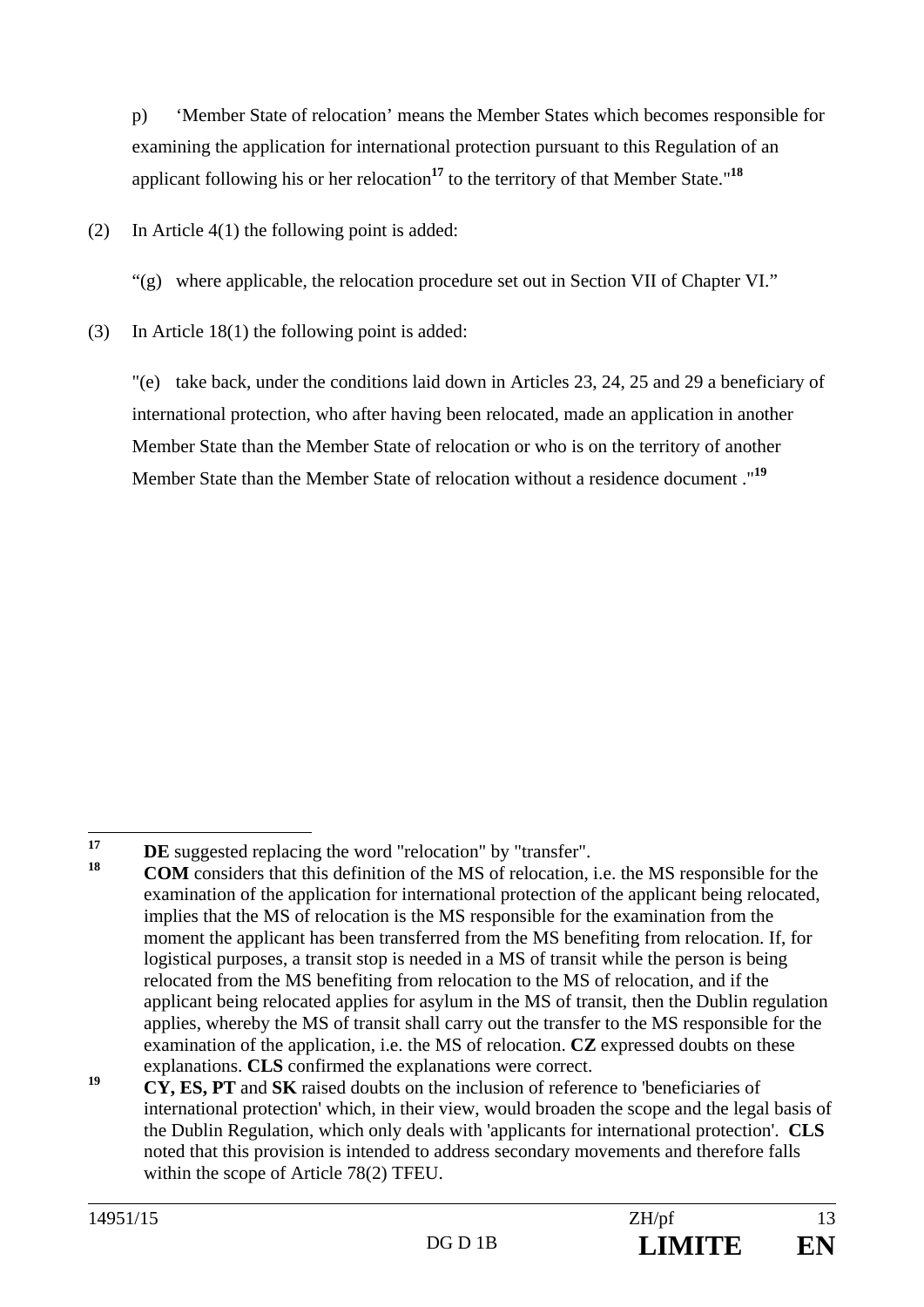(4) In Chapter VI, the following Section VII is added:

#### **"SECTION VII**

#### *Crisis relocation mechanism*

#### **Article 33a**

#### **Crisis relocation mechanism**<sup>20</sup>

1. Where, on the basis of substantiated information, in particular the information gathered by EASO pursuant to Regulation (EU) No 439/2010 and by the European Agency for the Management of Operational Cooperation at the External Borders established by Council Regulation (EC) No 2007/2004\*, the Commission establishes that a Member State is confronted with a crisis situation jeopardizing the application of this Regulation**<sup>21</sup>** due to extreme pressure characterised by a large and disproportionate inflow of third-country nationals or stateless persons, which places significant demands on its asylum system, the crisis relocation mechanism referred to in paragraph 2 shall**<sup>22</sup>** be applied for the benefit of that Member State.

- **DE** entered a scrutiny reservation.
- **<sup>22</sup> FR** suggested replacing "shall" by "may".

 $20$ **FR** supported by **ES** called for a better articulation between the provisions on the early warning mechanism (Article 33 of the Dublin Regulation) and the current proposal. **COM** noted that there was no intention to create an automatic link between the two mechanisms. It should be possible to apply the crisis relocation mechanism without activating the early warning mechanism.

**NL** proposed to remove the condition of a crisis situation for activating the relocation mechanism from the current proposal, and to create a permanent and fair mechanism of relocation of all asylum seekers among Member States (irrespective of whether there is a "crisis situation" in a Member State).

**<sup>21</sup> BE, DE, FI** and PL sought clarifications of the wording "jeopardizing the application of this Regulation" and considered that the mechanism should apply in situations where asylum systems of Member States are jeopardized. **COM** noted this provision should be read together with recital 3 and Article 33(1) of the Dublin Regulation. Article 33(3) is not a precondition for application of relocation.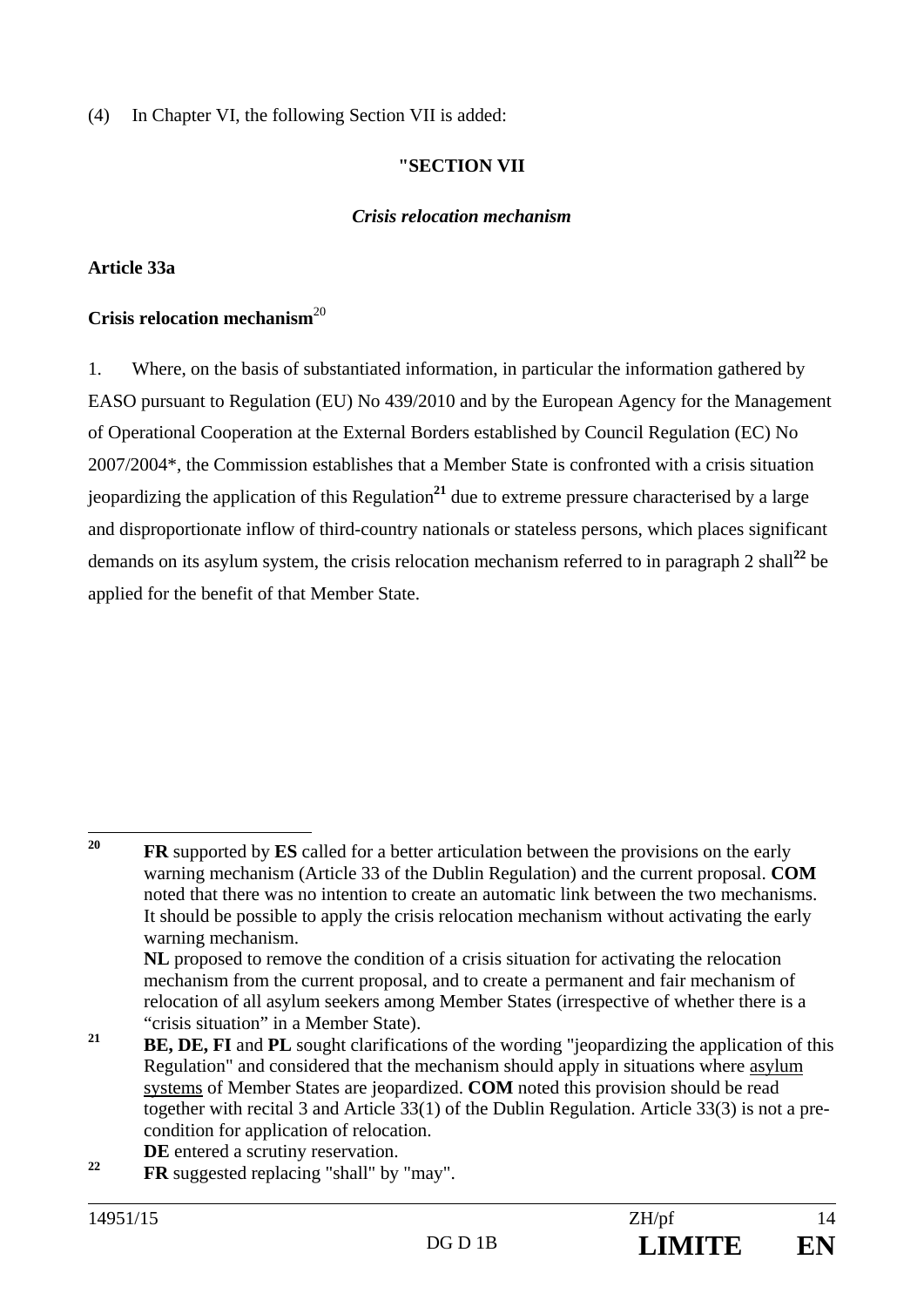2. Under the crisis relocation mechanism, a number of **applicants** applications for international protection **determined in accordance with this Regulation** shall be **relocated to** examined by the Member State of relocation in derogation from the principle set out in Article 3(1) according to which an application shall be examined by the Member State which the criteria set out in Chapter III indicate as being responsible**<sup>23</sup>**. In addition, the detailed procedural rules set out in Annex IV shall apply, in derogation from Articles 21, 22 and 29.

3. The Commission shall be empowered to adopt delegated acts in accordance with Article 45 on the application of the crisis relocation mechanism for the benefit of a Member State.**<sup>24</sup>**

- 4. In the delegated acts referred to in paragraph 3 the Commission shall:
- (a) ascertain that there is a crisis situation referred to in paragraph 1 in the Member State benefiting from relocation,**<sup>25</sup>**
- (b) determine the number of persons to be relocated from that Member State**<sup>26</sup>**,
- (c) determine the distribution of those persons between Member States by applying the formula for a distribution key referred to in Article 33b, and
- (d) set the period of application of the crisis relocation mechanism.

- **PT** has a scrutiny reservation on the use of delegated acts.
- <sup>25</sup> **DE** entered a scrutiny reservation.
- **DE** suggested deleting "from that Member State".

<sup>23</sup> **<sup>23</sup> BE, CZ, DE** and **IT** questioned the proposal to derogate from the whole Chapter III rather than from the first entry criterion set out in Article 13(1) of the Dublin Regulation. **DE** raised a scrutiny reservation on paragraph 2. **COM** noted that the purpose of the proposal is to cover all types of crisis situations and not only those appearing in the frontline MS but agreed that situations relating to e.g. family reunifications could be specifically addressed.

<sup>&</sup>lt;sup>24</sup> **AT, BE, BG, CZ, ES, FI, FR, LT, LV, PT** and **RO** raised concerns regarding the choice of delegated acts and called for bigger involvement of Member States/Council. **COM** explained the reasons for choosing delegated acts procedure which is the most efficient in handling emergency situations and at the same time provides the Council and the EP with the possibility to object to the act. **CLS** noted that the legislator had a broad margin of discretion in the choice of the procedure.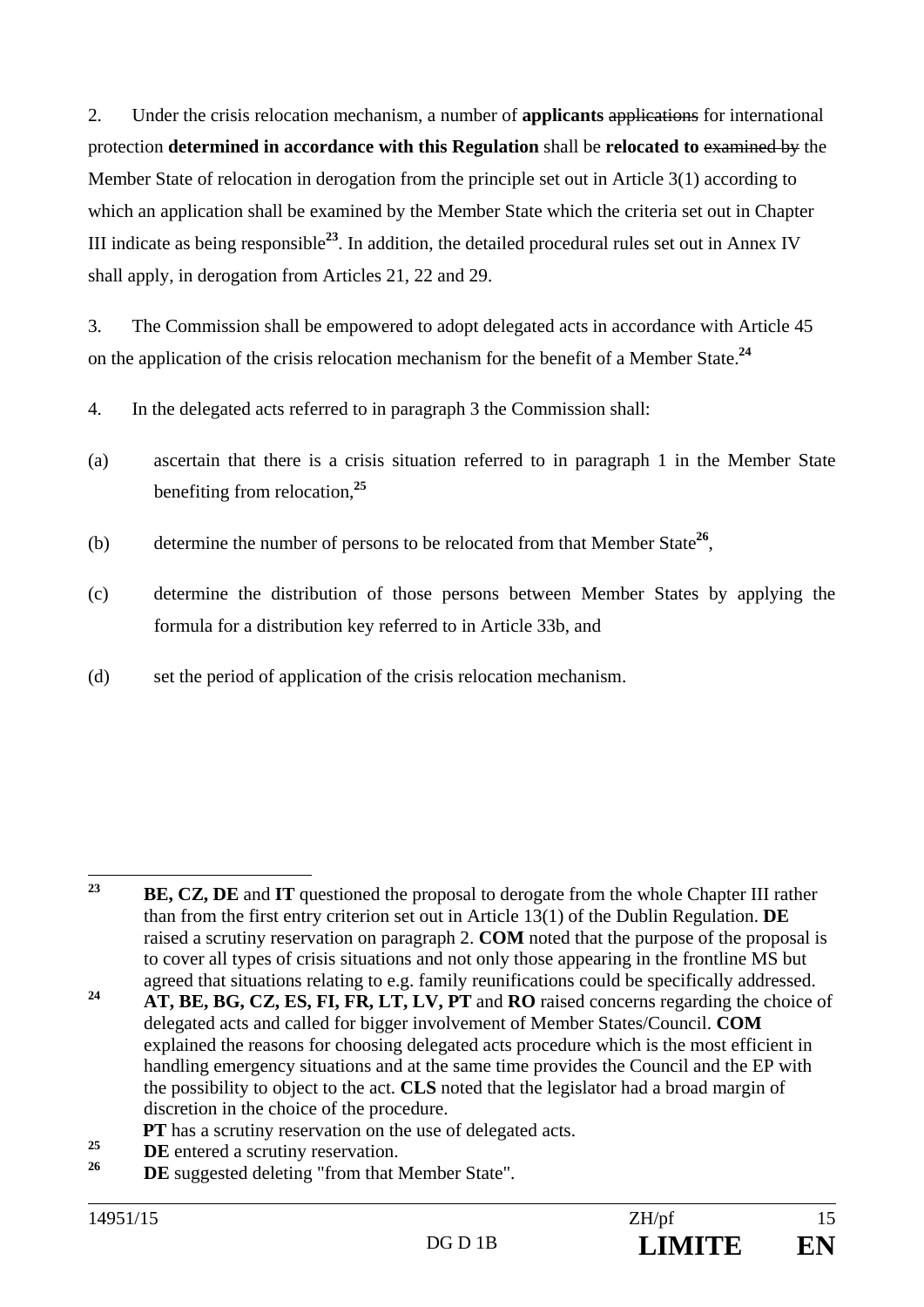5. <sup>27</sup>When ascertaining whether there is a crisis situation referred to in point (a) of paragraph 4, the Commission shall establish that the crisis is of such a magnitude as to place extreme pressure even**<sup>28</sup>** on a well prepared asylum system which is functioning in line with all relevant aspects of the EU asylum acquis, also taking account of the size of the Member State concerned.

In making this assessment, the Commission shall, inter alia, take into account the total number of applicants for international protection and of irregular entries of third country nationals and stateless persons in the six months**<sup>29</sup>** preceding the adoption of the delegated act, the increase in such numbers compared to the same period in the previous year as well as the number of applications per capita in the Member State benefiting from relocation over the previous 18 months compared to the Union average.

6. For determining the number of persons to be relocated referred to in point (b) of paragraph 4, the Commission shall take into account the following, in particular:

(a) the number of applicants for international protection per capita in the Member State benefiting from relocation in the 18 months, and in particular in the six months, preceding the adoption of the delegated act compared to the Union average,**<sup>30</sup>**

 $27$ 

**DE** and **PT** entered a scrutiny reservation.

**EL** suggested replacing "applicants for international protection" by "persons in clear need of international protection"

**AT, BG, CZ, EL, ES, LV, NL, PL** and **RO** raised doubts on the criteria provided in paragraphs 5 and 6 and considered that some were rather vague and hard to measure. **COM** explained that the criteria are not exhaustive but considered to be the most relevant. This is an exceptional mechanism which should be used as a last resort when all other means of dealing with the crisis situations have been exploited (assistance from EASO, RABITs, etc.). **CZ** suggested adding the COM explanations to the text of the proposal.

**<sup>28</sup> CZ** questioned the use of word "even" and considered that the mechanism should only apply to Member States which are well prepared.

<sup>&</sup>lt;sup>29</sup> **IT** considered that the 6-month period should be extended.

**<sup>30</sup> EL, ES** and **IT** considered that the number of irregular entries should also be taken into account in letter (a). COM clarified that the irregular entries criterion is used in paragraph 5 to determine whether there is a crisis but has not been included in paragraph 6 which sets out criteria for determining the number of persons to be relocated. The criteria in both paragraphs are not exhaustive ('inter alia' 'in particular')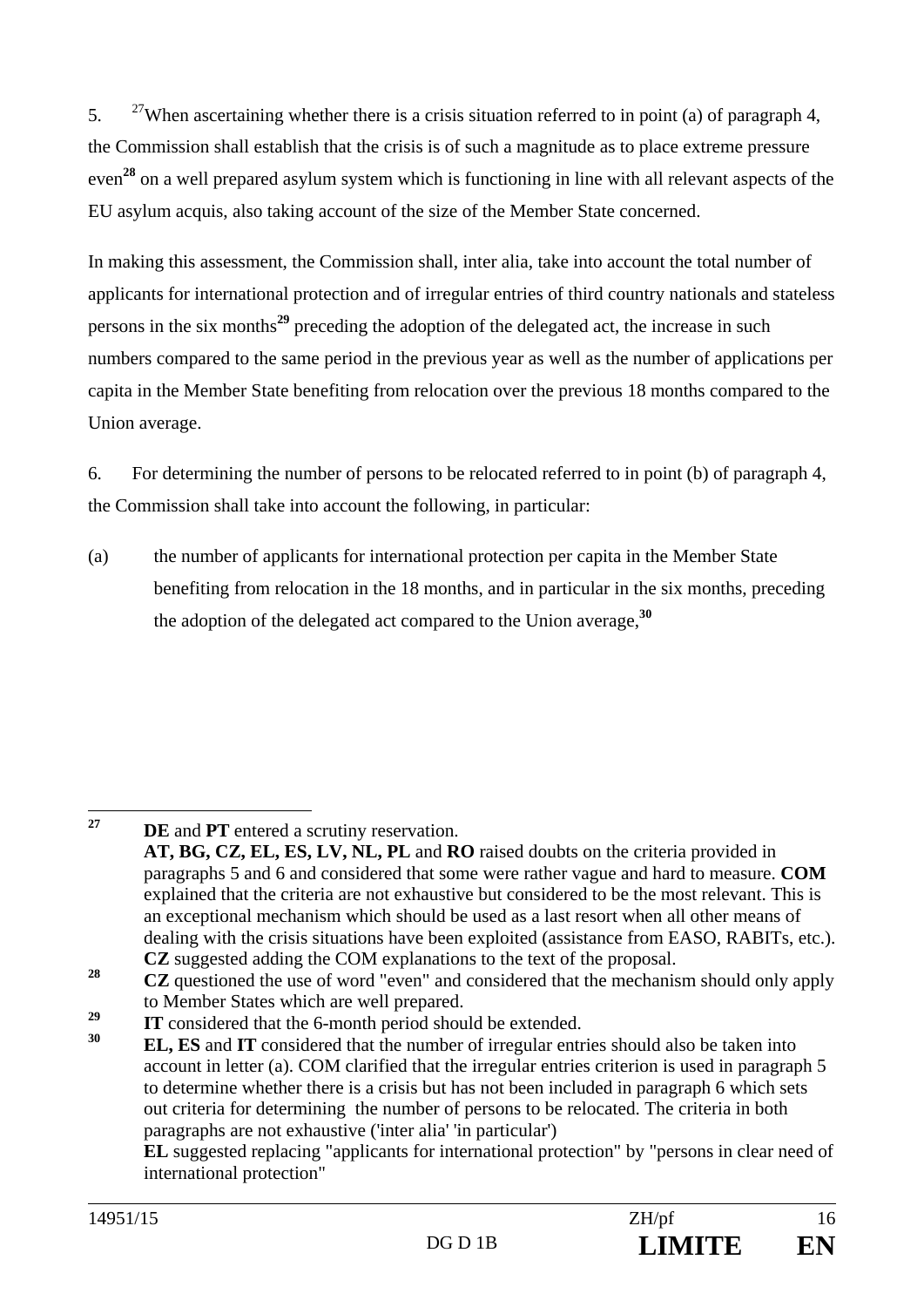- (b) the capacity of the asylum system of that Member State, **notably its reception and admininistrative capacities**, and**<sup>31</sup>**
- (c) the participation of the Member State in previous solidarity initiatives as well as the extent to which the Member State has benefited from previous EU solidarity measures.**<sup>32</sup>**

The number of persons to be relocated shall not exceed 40%**<sup>33</sup>** of the number of applications lodged with that Member State in the six months preceding the adoption of the delegated act.

## **Article 33b**

#### **Distribution key**

- 1. Relocation shall take place pursuant to the formula for a distribution key as set out in Annex III. **<sup>34</sup>**
- 2. A Member State may, in exceptional circumstances, within three months of the entry into force of the delegated act referred to in Article 33a(3), notify the Council, the European Parliament and the Commission that it is temporarily unable to take part in the relocation process of up to 30 % of applicants allocated to it in accordance with that delegated act, giving duly justified reasons compatible with the fundamental values of the Union enshrined in Article 2 of the Treaty on European Union.

 $31$ **PL** suggested adding reference to capacities to ensure protection of external borders and to integration programmes.

**<sup>32</sup> CZ** considered this text too vague.

**<sup>33</sup> EL** considered the percentage too low and suggested increasing it.

**<sup>34</sup>** The distribution key was not discussed at previous meetings.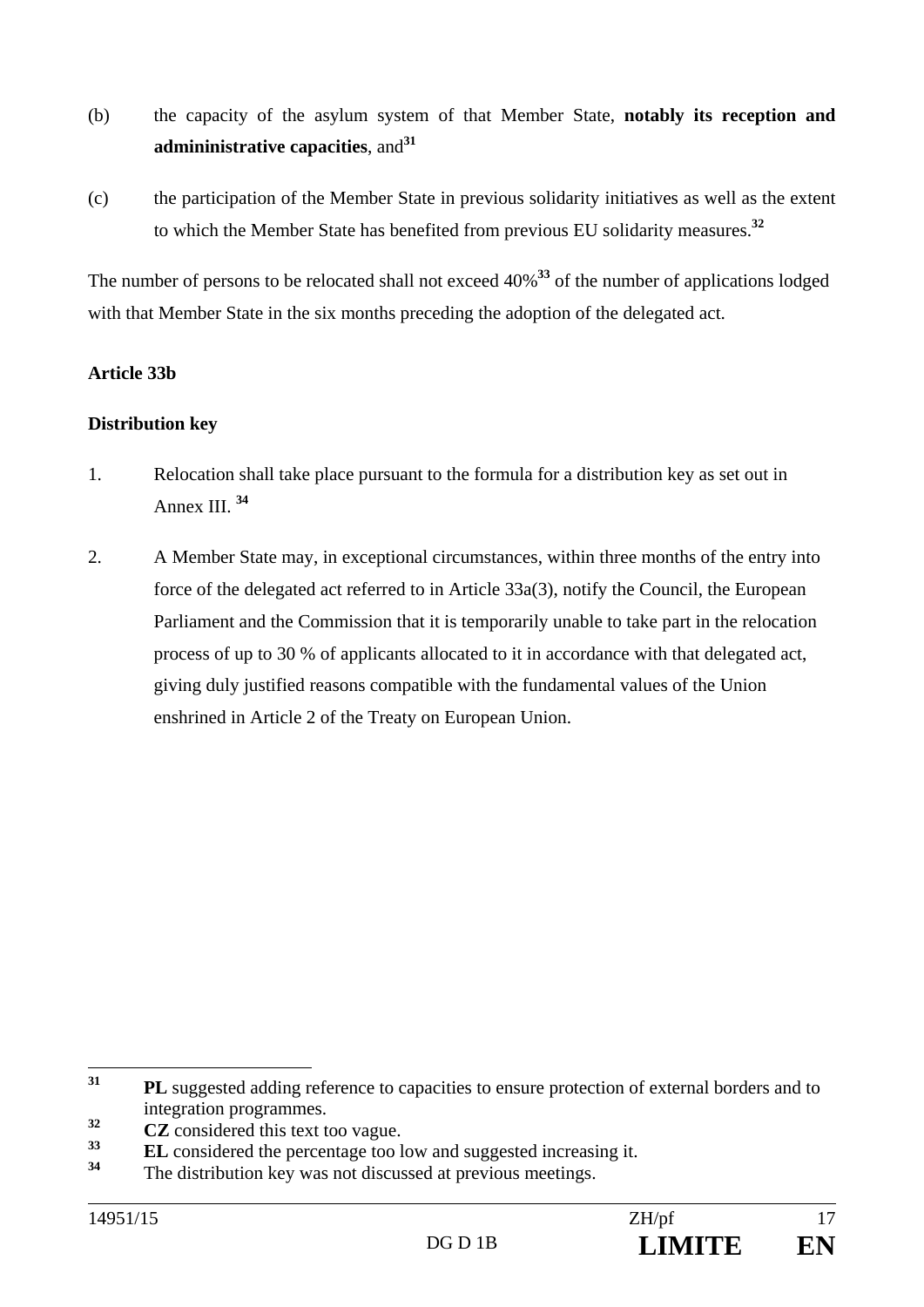The Commission shall assess the reasons given and submit proposals to the Council and the European Parliament regarding **an extension for the requesting Member State of the time limit for relocating up to 30 % of the applicants allocated to this Member State by up to 12 months beyond the date referred to in the delegated act referred to in Article 33a(3) as the period of application of the crisis relocation mechanism. In case the Member State of relocation becomes itself a beneficiary of the relocation mechanism due to extreme pressure on its asylum system, this Member State should be totally freed of its previous relocation obligations**. temporary suspension of the relocation of up to 30 % of applicants allocated to the Member State concerned in accordance with the delegated act referred to in Article 33a(3). Where justified, the Commission may propose to extend the time limit for relocating the applicants in the remaining allocation by up to 12 months beyond the date referred to in the delegated act as the period of application of the crisis relocation mechanism.<sup>35</sup>

3. The participation of a Member State to relocation pursuant to the distribution key is suspended where that Member State is a Member State benefiting from relocation.

 $35$ **<sup>35</sup> PL** and **RO** entered scrutiny reservations on the suspension mechanism.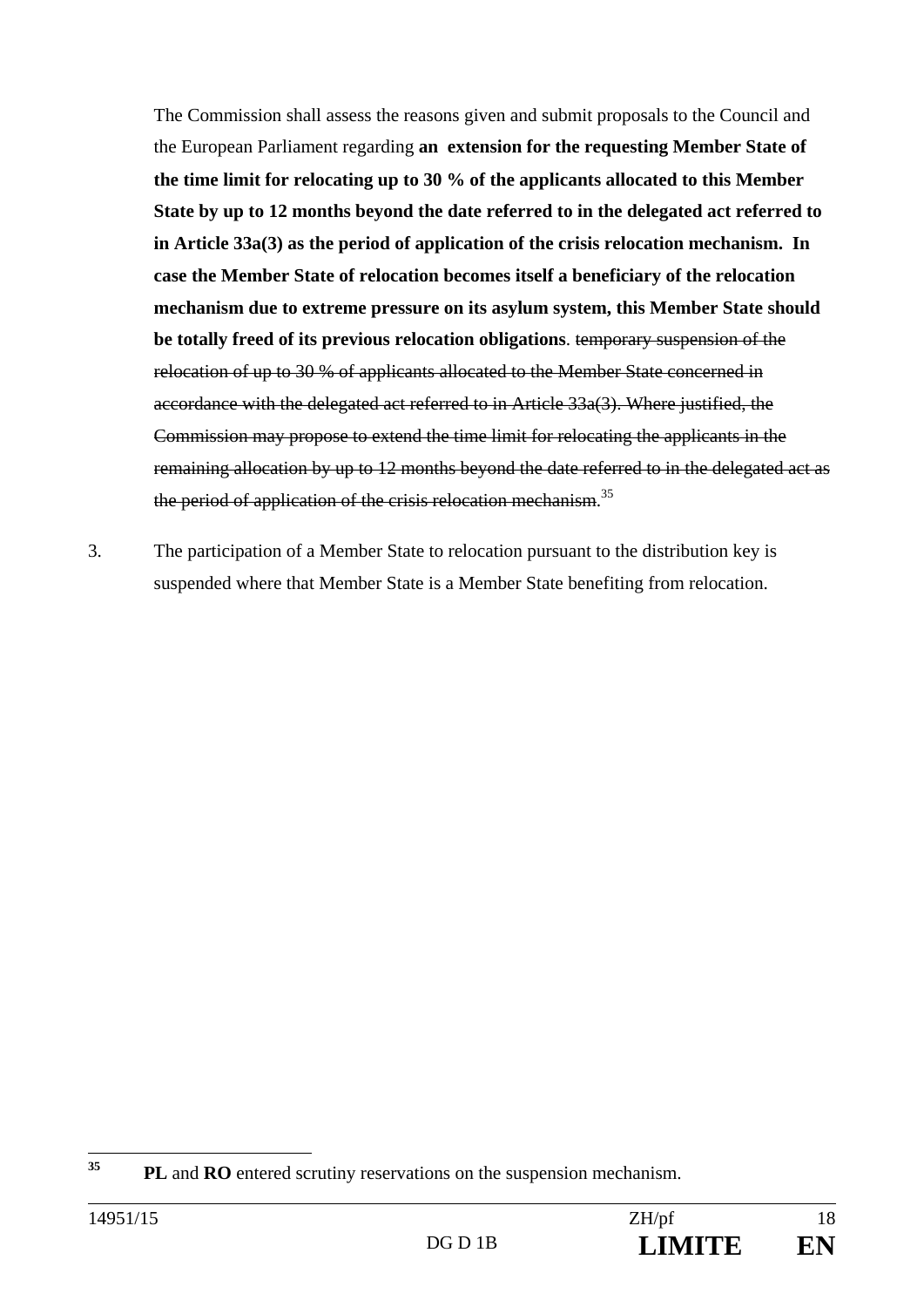## **Article 33c**

#### **Scope of the crisis relocation mechanism36**

- 1. Relocation shall only take place in respect of applicants who have lodged their application for international protection in a Member State confronted with a crisis situation referred to in Article 33a(1) and where that Member State would have otherwise been responsible pursuant to the criteria for determining the Member State responsible set out in Chapter III.**<sup>37</sup>**
- 2. Relocation shall only be applied in respect of applicants belonging to nationalities for which the proportion of decisions granting international protection among decisions taken at first instance on applications for international protection as referred to in Chapter III of Directive 2013/32/EU is, according to the latest available updated quarterly Union-wide average Eurostat data, 75% or higher**<sup>38</sup>**. In the case of stateless persons, the country of former habitual residence shall be taken into account. Quarterly updates shall only be taken into account in respect of applicants who have not already been identified as applicants who could be relocated in accordance with point 3 of annex IV.**<sup>39</sup>**

**37 DE** entered a scrutiny reservation.

<sup>36</sup> **DE** suggested reflection on a possible widening of the scope of the proposal by including not only applicants for international protection but all persons in clear need of international protection, in order to prevent that persons in clear need of international protection elude relocation by not applying for protection or withdrawing their application after the relocation decision. **CLS** noted that the person illegally entering or staying in the Schengen area and who does not apply for international protection does not qualify for such protection and should be returned, subject to non-refoulement principle. CLS was of the opinion that the only possibility to include in the relocation third country nationals not making any application for international protection would be to foresee a link to the activation of the temporary protection scheme, which is a lower standard of international protection and whereby the persons may benefit from such protection on the account of their nationality, without any further request.

**<sup>38</sup> IT** considered the percentage should be either reduced or deleted. **COM** explained that it should help prevent relocation of persons who would not have good chances of getting international protection.

<sup>&</sup>lt;sup>39</sup> **EL** sought clarification of the last sentence. **COM** explained that persons who are already in the relocation procedure should not be taken into account.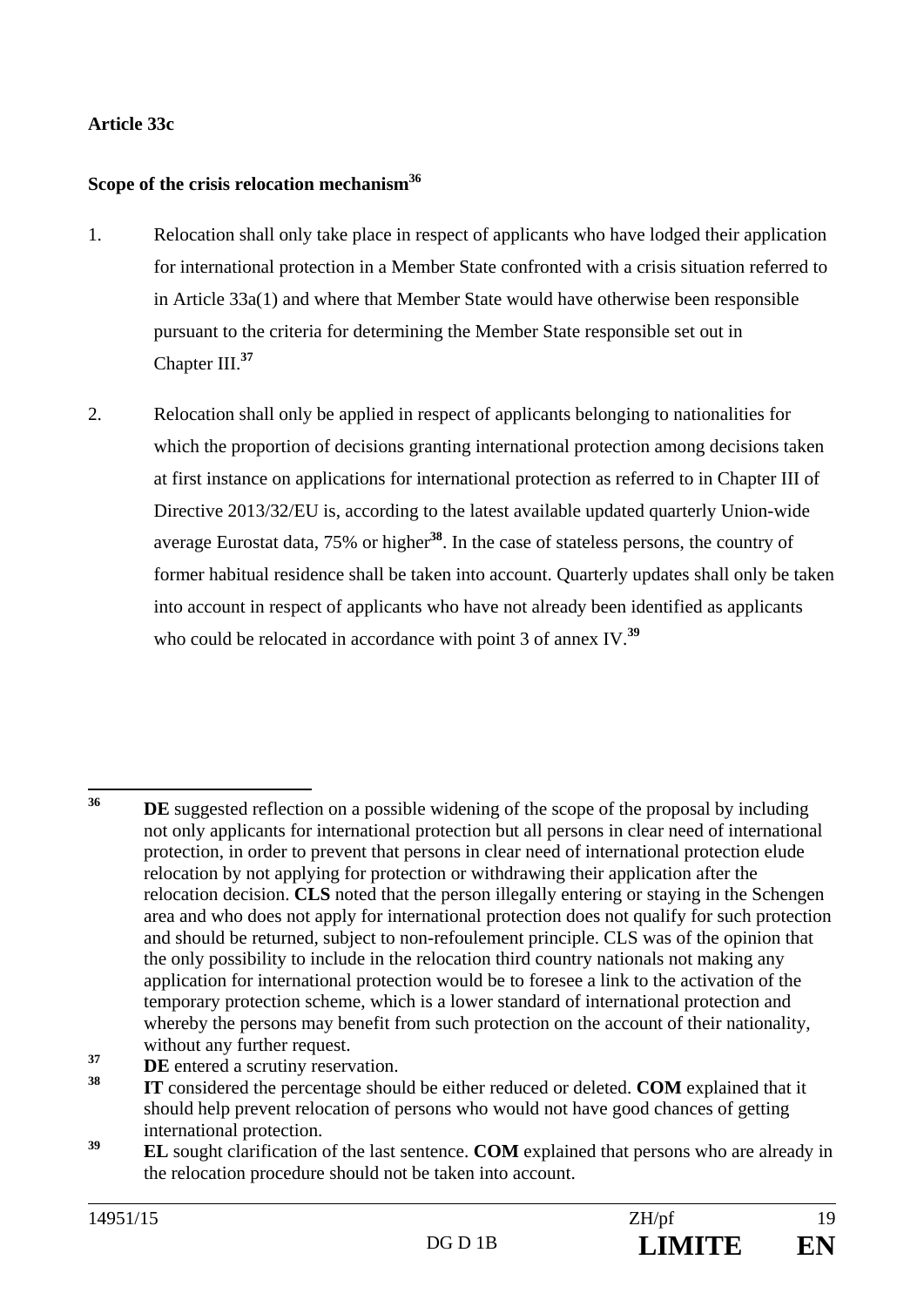## **Article 33d**

#### **Complementary measures to be taken by the Member State benefiting from relocation**<sup>40</sup>

- 1. Member State benefiting from relocation shall, on the date of entry into force of the delegated act referred to in Article 33a(3), present a roadmap to the Commission with measures to ensure the appropriate implementation of the crisis relocation mechanism. Where applicable, these measures shall be presented as part of a crisis management action plan pursuant to Article 33(3). The Member State benefiting from relocation shall fully implement these measures.
- 2. The Commission shall be empowered to adopt a delegated act in accordance with Article 45 to suspend the application of the crisis relocation mechanism for the benefit of a Member State where the Member State benefiting from relocation does not comply with the obligations referred to in paragraph 1. The Commission shall first give the Member State concerned the opportunity to present its views. Such suspension shall not affect the transfers of applicants that are pending following approval of the Member State of relocation pursuant to point 4 of annex IV."
- (5) In Article 45, the following paragraphs are added:

"6. The power to adopt delegated acts referred to in Article 33a and 33d shall be conferred on the Commission for a period of 5 years from [the date of entry into force of this Regulation – OPOCE should replace with exact date]. The Commission shall draw up a report in respect of the delegation of power not later than nine months before the end of the 5-year period. The delegation of power shall be tacitly extended for periods of an identical duration, unless the European Parliament or the Council opposes such extension not later than three months before the end of each period.

<sup>40</sup> **DE** suggested deleting Article 33d. **CZ** considered that there is a need to establish a monitoring mechanism in view of the accomplishment of obligations resulting from the roadmaps